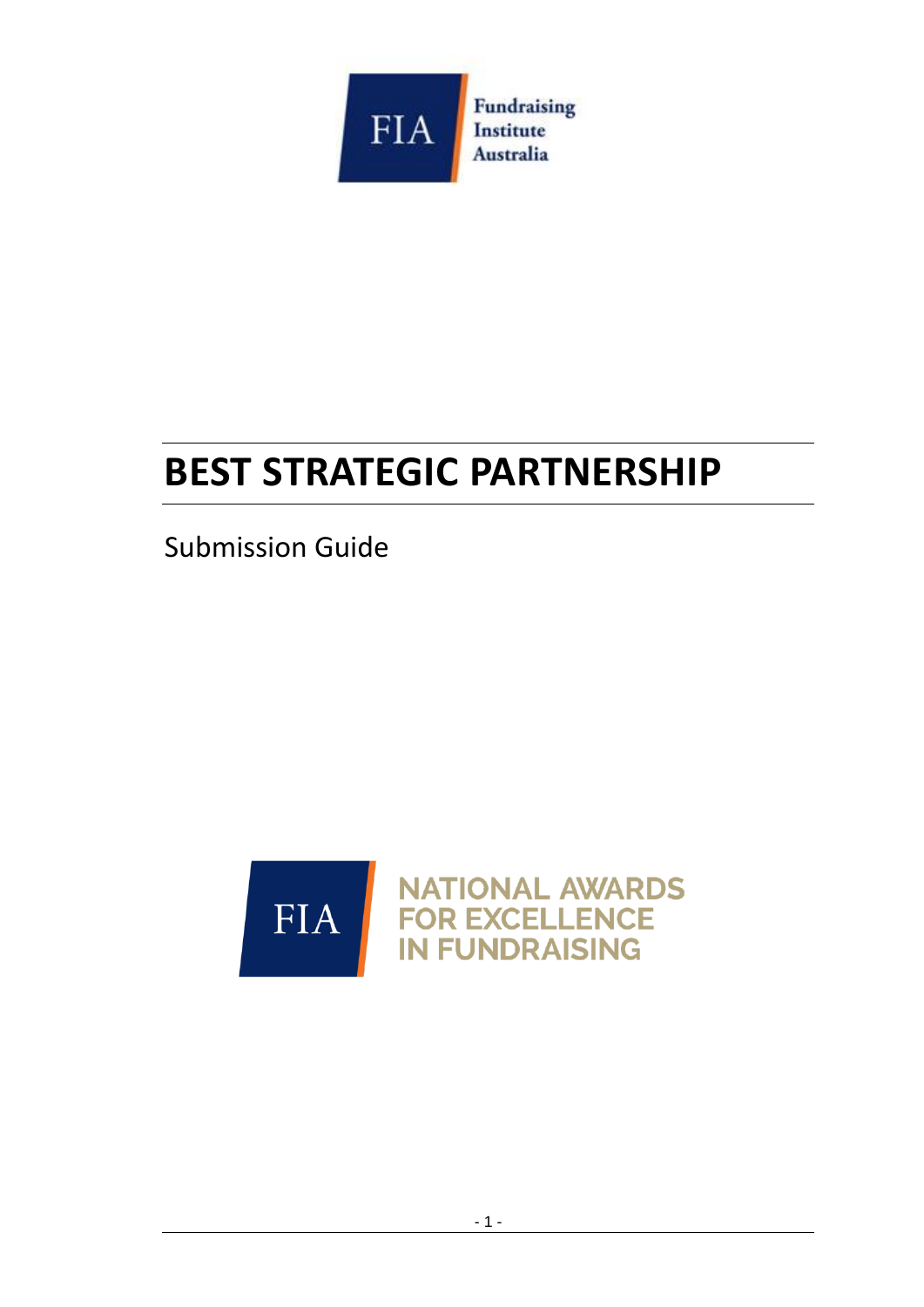

# <span id="page-1-0"></span>**Contents**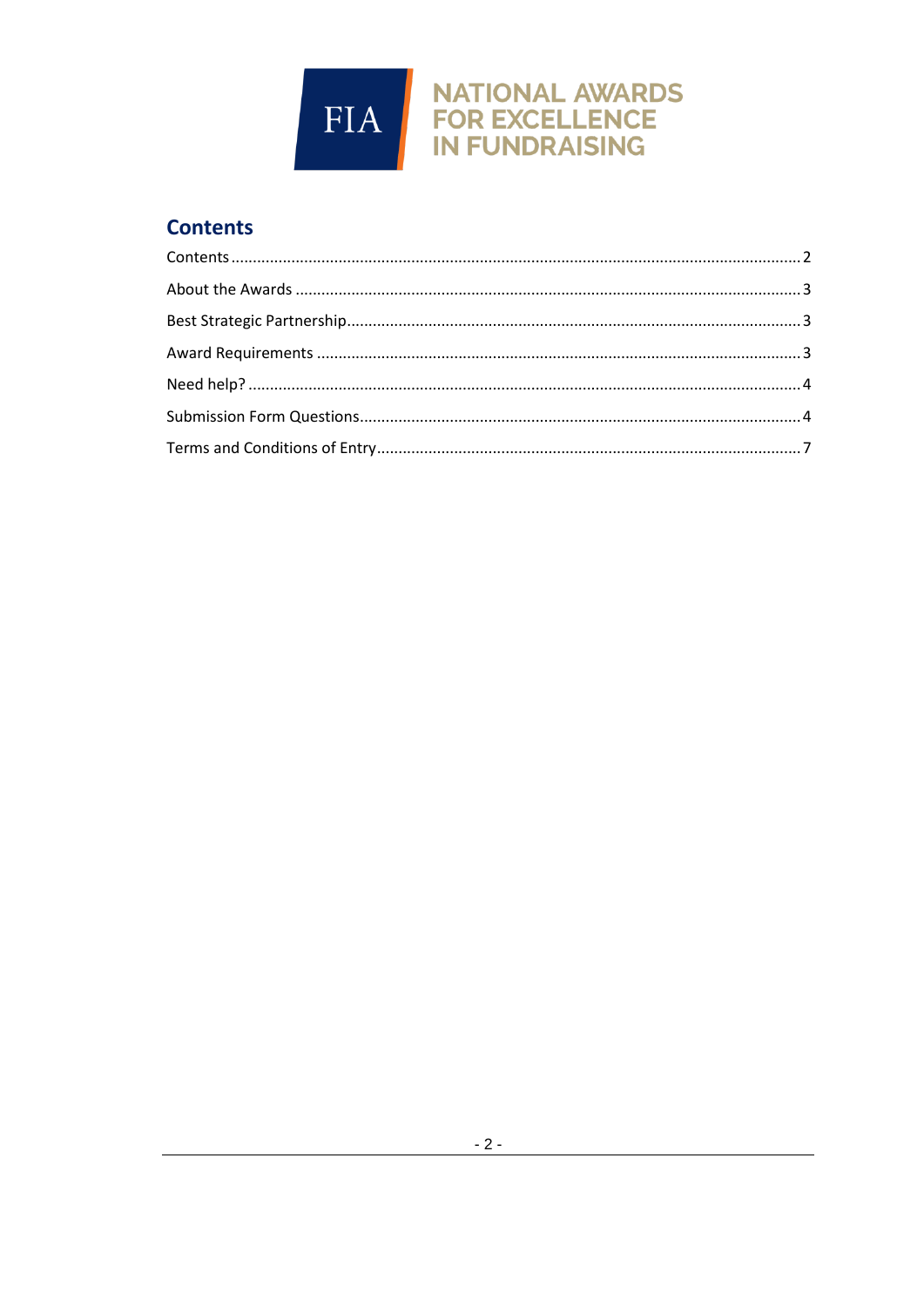# **FIA**

# <span id="page-2-0"></span>**About the Awards**

The FIA Awards for Excellence in Fundraising are a key component of Fundraising Institute Australia's commitment to champion best practice in fundraising.

**NATIONAL AWARDS** 

**FOR EXCELLENCE IN FUNDRAISING** 

The Awards recognise the outstanding initiatives and innovative efforts of fundraisers, volunteers and organisations. They celebrate the hard work and successes across the year, provide an opportunity for acknowledgement by your peers, and promote the role of fundraising in improving our society.

## <span id="page-2-1"></span>**Best Strategic Partnership**

#### *Working in partnership to achieve more*

This award recognises highly successful partnerships that achieve mutual benefit and fundraising success. This includes partnerships between charities and groups such as Companies, Trusts, Foundations, Community Groups, media outlets, individuals, ambassadors and other NFPs.

#### Applicable Types of partnerships

Includes by not limited to:

- Major Gifts partnerships Including Capital Campaigns
- Community Fundraising partnerships Including Peer to Peer, supporter events, signature events
- Digital Campaigns
- Individual Giving (Including matched giving campaigns)
- Grants, Trusts and Foundations
- Corporate Partnerships
- Media partnerships
- Celebrity/ambassador partnerships

# <span id="page-2-2"></span>**Award Requirements**

The submitting organisation must be a 2021/22 Organisational Member of FIA and the submission must be approved by the CEO/ Head of Fundraising or equivalent. If you are not a current member or are unsure of your membership status please call 1300 889 670.

Partnerships must span at least 12 months or a set campaign/project period and be during the last 18 months: 1 March 2020 to 31 August 2021. The partnership must be focused on driving common strategic outcomes for both parties.

### **How to Enter:**

Complete the online submission form [here](https://fia.awardsplatform.com/) and upload supporting documentation as required.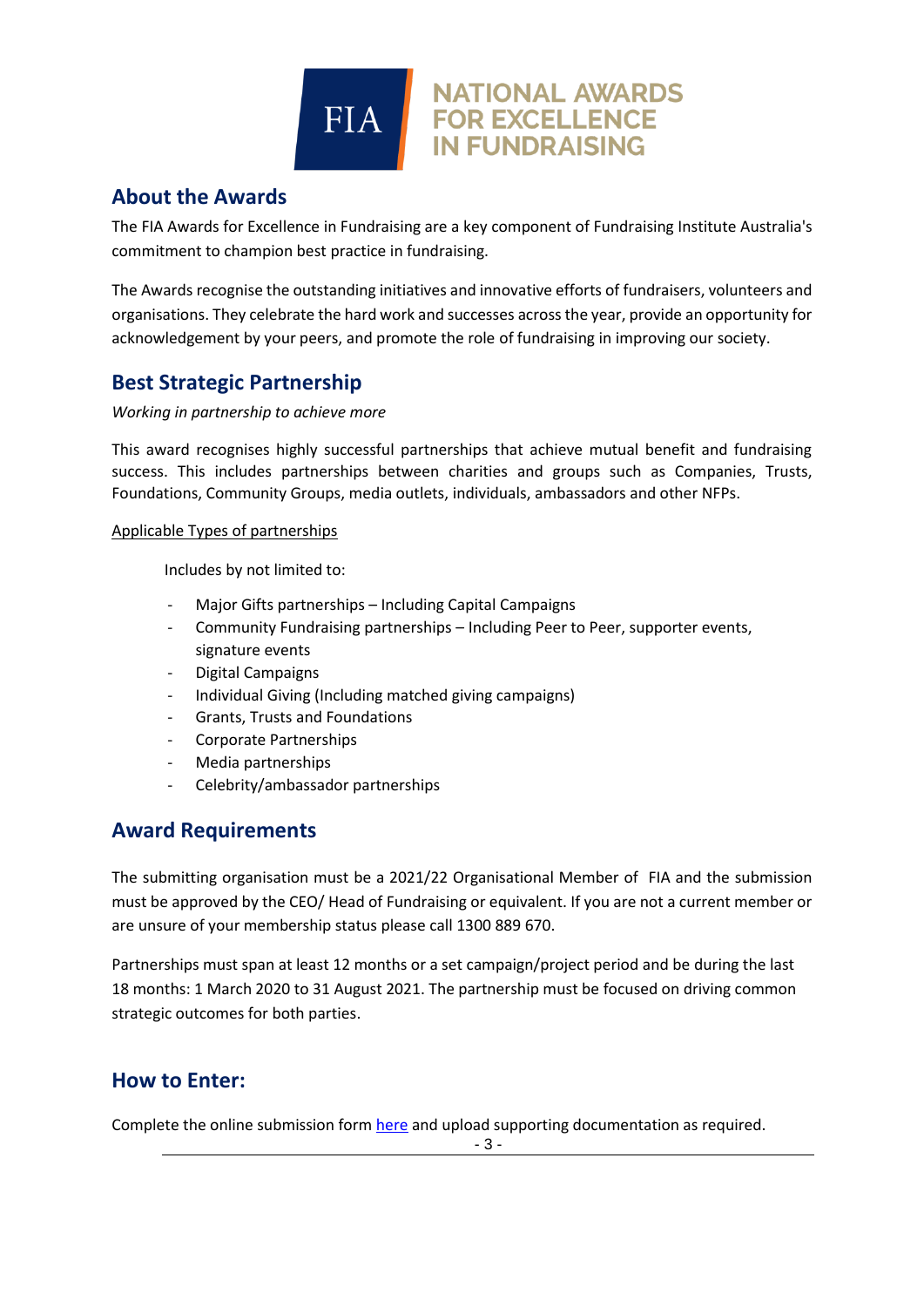

Please see below for a list of information you will need to prepare and questions you will need to answer in order to complete the nomination form. All questions listed require answers.

# **Cost:**

There is no charge for entries in 2022.

**Applications close on Friday 3 September 2021.**

# <span id="page-3-0"></span>**Need help?**

If you need assistance with your nomination, please contact FIA on 1300 889 670, or email [training@fia.org.au](mailto:training@fia.org.au) or visit our website www.fiaawards.org.au

# <span id="page-3-1"></span>**Submission Form Questions**

#### **CONTACT PERSON DETAILS**

- Contact First name
- Contact Last Name
- Contact Email Address
- Position
- Organisation
- Phone number

#### **CEO/HEAD OF FUNDRAISING OR EQUIVALENT DETAILS**

- Full name
- Position
- Phone number and email address

#### **PERIOD OF PARTNERSHIP**

Partnerships must span at least 12 months or a set campaign/project period and be during the last 18 months: 1 March 2020 to 31 August 2021.

Period of Partnership: Note: can be dates or campaign/project based

#### **SUBMISSION TITLE**

Please use the exact title that you wish to appear in all documentation including, but not limited to, media releases, certificates and trophies. Spelling will be taken as it appears.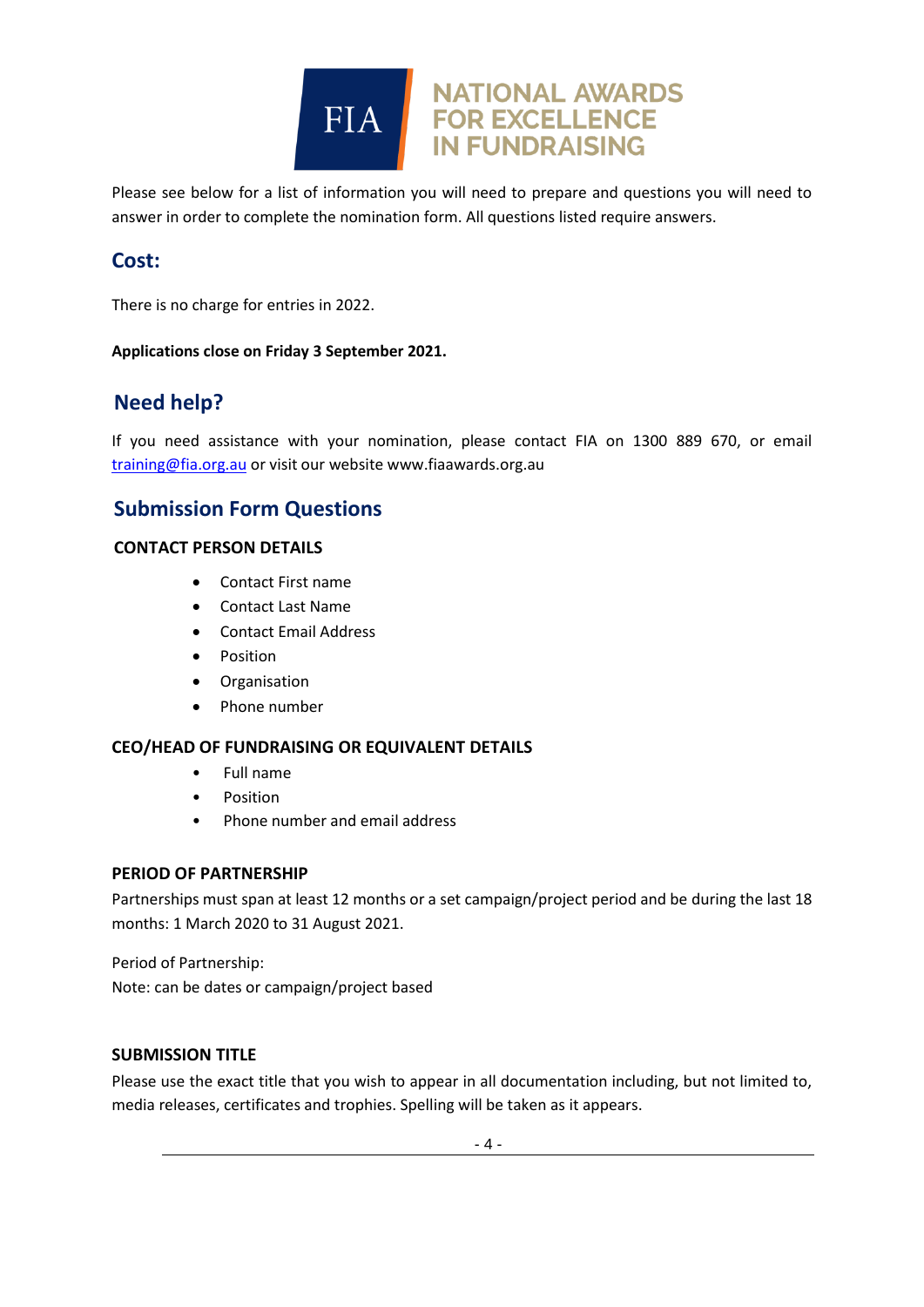

#### **CRITERIA**

Guide: approx. 300 words per criteria

| 1) Executive Summary                                                                                                                                                                                                                                                                                                                                                                        | 30% |
|---------------------------------------------------------------------------------------------------------------------------------------------------------------------------------------------------------------------------------------------------------------------------------------------------------------------------------------------------------------------------------------------|-----|
| $a$ ) Tell us about your partnership. How does it benefit your fundraising activities<br>and your organisation's objective, as well as benefit the partnering<br>organisation?<br>This information may be used for introductions, publications and media<br>releases and trade publication reviews.<br>Please provide a short (approx. 1-3 min) video telling us about your strategic<br>b) |     |
| partnership and the impact it has had on your fundraising. This can be a simple<br>video filmed on your phone. The quality of the production will not be<br>considered in the judging process - it's about the story you tell.                                                                                                                                                              |     |
| <b>Strategy Alignment</b><br>2)                                                                                                                                                                                                                                                                                                                                                             | 20% |
| What led you to partner with this organisation? How do both organisations'<br>strategies align, and how does the partnership deliver mutual benefits to both?<br>How do you ensure best practice and ethical fundraising is undertaken and that<br>the partnership aligns with the FIA code?                                                                                                |     |
| Relationship management and stewardship<br>3)                                                                                                                                                                                                                                                                                                                                               | 20% |
| How was the relationship managed to ensure it achieved the objectives of your<br>charity and that of your partner?<br>What changes, if any, were made to your fundraising program/s due to this<br>relationship?<br>What lessons were learnt?                                                                                                                                               |     |
| <b>Impact and outcomes</b><br>4)                                                                                                                                                                                                                                                                                                                                                            | 30% |
| a) What was the impact of the partnership on the charity?<br>b) What was the impact of the partnership on the partner?<br>How were these measured?<br>C)                                                                                                                                                                                                                                    |     |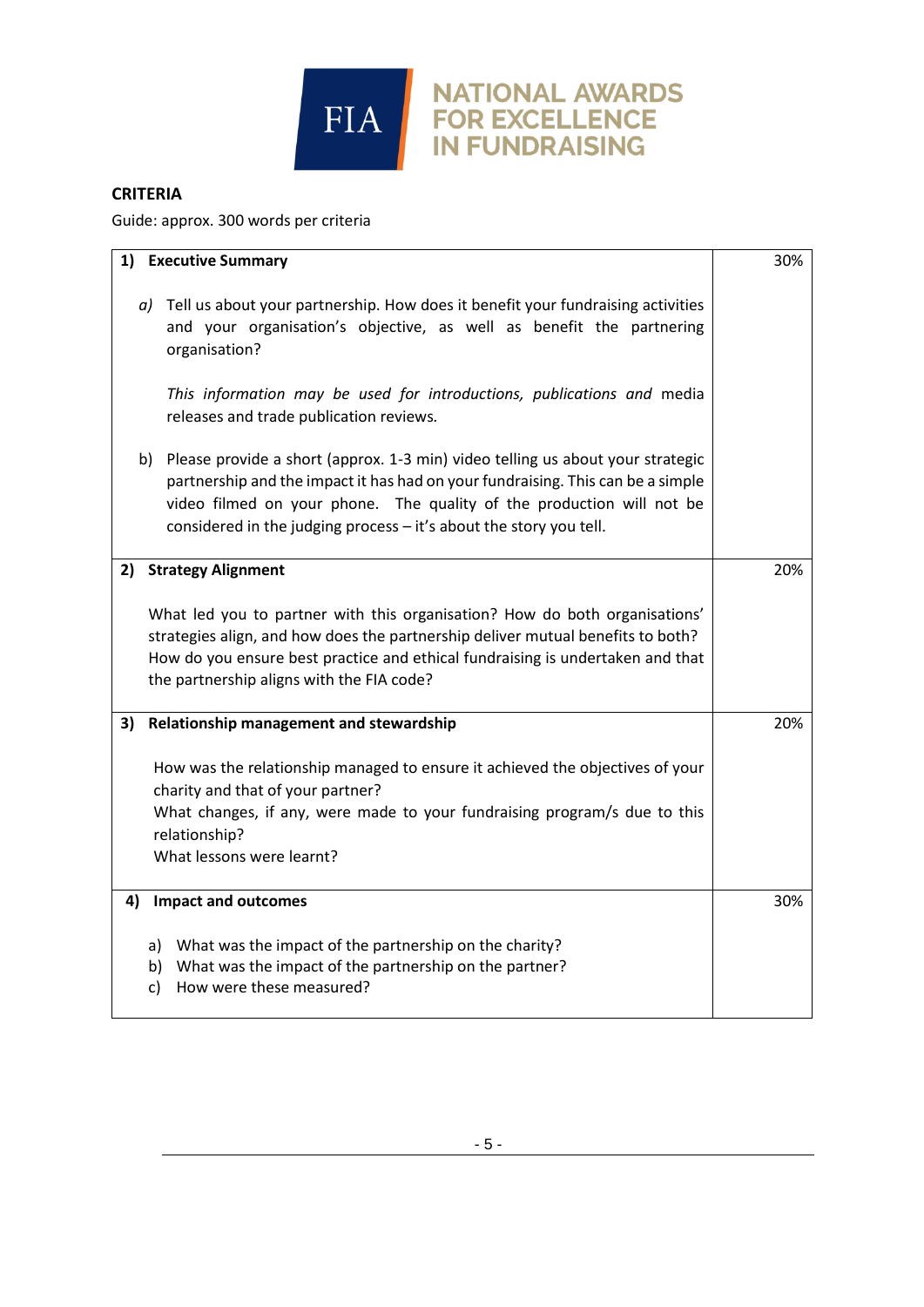

#### **SUPPORTING DOCUMENTS**

Please provide the following supporting documentation:

- The logo of both organisations (high res EPS or JPG minimum 600dpi).
- At least two images suitable for the 2022 Awards publication.
- Up to three pieces of other materials to enhance your submission. These could include videos, audio, collateral, Powerpoint presentation or other media suitable for showing at FIA's Gala Awards Dinner.

**NATIONAL AWARDS** 

**FOR EXCELLENCE IN FUNDRAISING** 

Please note that these materials may be used in Powerpoint presentations and other published materials related to the Awards. FIA reserves the right to reproduce entries in all FIA publications and in other promotional materials, including the FIA website and media releases.

#### **TEAM INFORMATION / CERTIFICATE OF RECOGNITION**

Please include the names of up to 6 key personnel to be acknowledged on the certificate. Only the personnel listed will be issued individual award certificates. If more than six personnel, you may choose to have the Organisation and Partnership Title only listed on the certificate.

Please be sure to spell names correctly and include their post nominals. People hate it when their names are misspelt, especially if it appears on an award certificate!